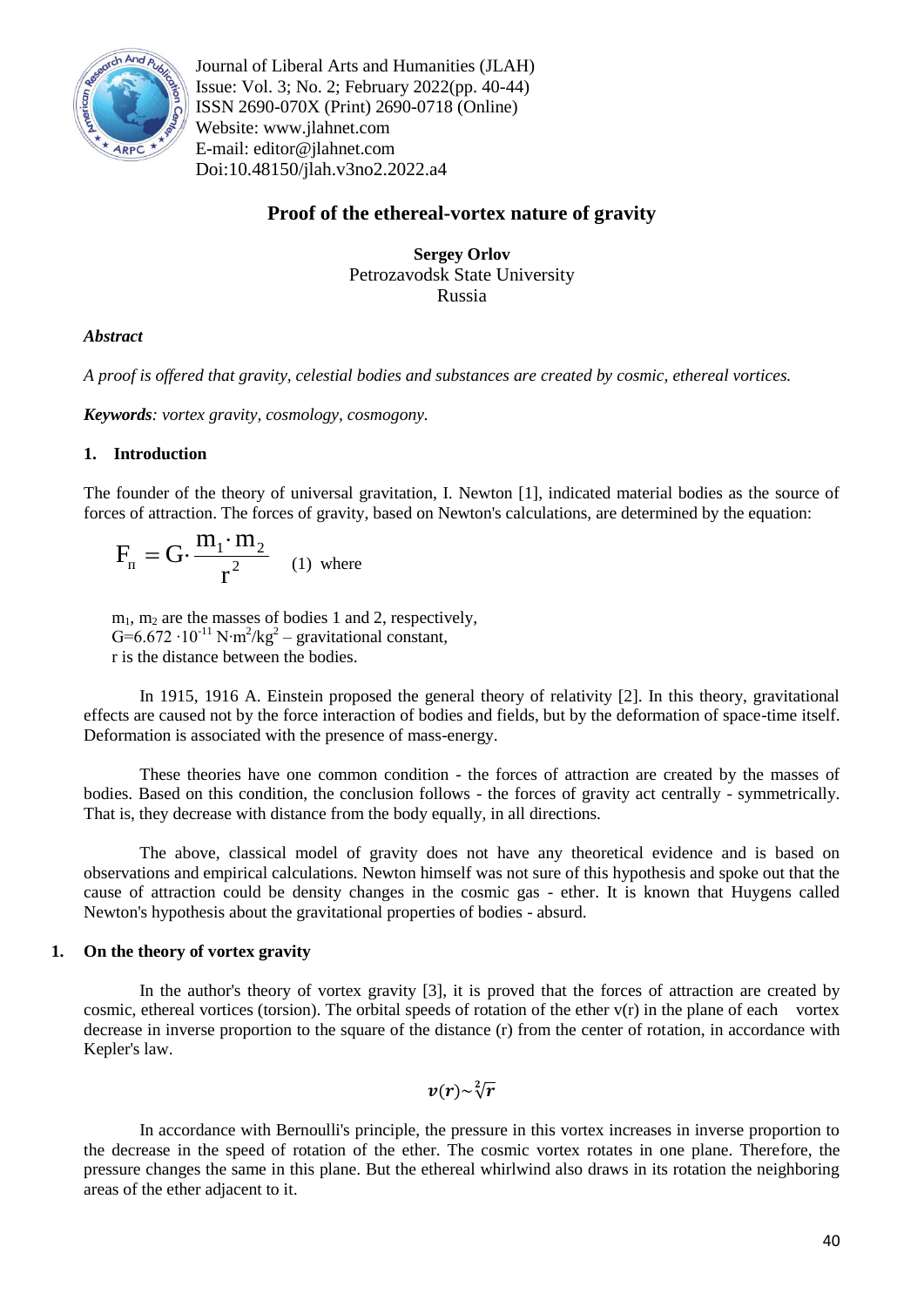In the theory of vortex gravity, it is proved that the speed of rotation of adjacent ethereal media  $v(r)$ decreases with the distance (s) from the central plane of rotation of the ether in inverse proportion to the cube of this distance rather than the square.

$$
v(r) \sim \frac{1}{\sqrt[3]{s}}
$$

Accordingly, the pressure increases in inverse proportion to the cube of the distance from the central plane of the ether vortex. With such a change in pressure values in the ether, a cosmic, disk-shaped, low-dense field is created, into which all bodies are drawn. Therefore, all celestial systems - satellite, planetary, stellar (galaxies) and the Universe itself - are disk-shaped. This is a logical explanation of the ethereal planesymmetric concept of the nature of gravity. The third chapter presents a complete, physical and mathematical proof of this gravitational model.

In the theory of vortex gravity  $[3]$ , an equation was obtained to determine the forces of gravity at any cosmic point,

$$
F_{\rm gv} = F_{\rm gn} \cos^3 \beta \quad (2)
$$

Cos<sup>3</sup> β = Kg – gravity coefficient

Fgv - gravity force at an arbitrary point

Fgn - the gravitational force in the torsion plane (Equation 3)

β - the angle of deviation of the considered point from the central plane of the ether vortex.

Note 1. The plane of the ether torsion in the solar system does not coincide with the plane of the ecliptic.

Note 2. Equation (2) is valid only at celestial points remote from the torsion center. In the center of the torsion, there are powerful, end, ethereal vortices, which reduce the pressure in the ether the same as in other central points of the torsion.

The gravitational force in the torsion plane acting on a body of mass m in the theory of vortex gravity is determined by the following equation:

 $F_{gn}=\frac{m}{2}$  $\frac{m}{\rho_n} \times \rho \times \frac{v_r^2}{r}$  $\frac{v_r^2}{r} = 10^{-28} \times m \times \frac{v_r^2}{r}$  $\frac{r}{r}$  (3)

 $p = 8.85 \times 10^{-12}$  kg/m3 - ether density [4]

 $\rho_n \sim 10^{17}$  kg/m<sup>3</sup> is the density of nucleons that make up all bodies.

r - radius of considered ether vortex orbit

 $v_e$  - speed of the ether in orbit r

m - body weight

Note 3. In the central plane of the ethereal torsion, Newton's empirical equation (1) is equivalent to the vortex gravity equation (3).

Figure 1. Shows lateral projections of the plane of rotation of the solar, ethereal torsion and the plane of the planet's circulation.

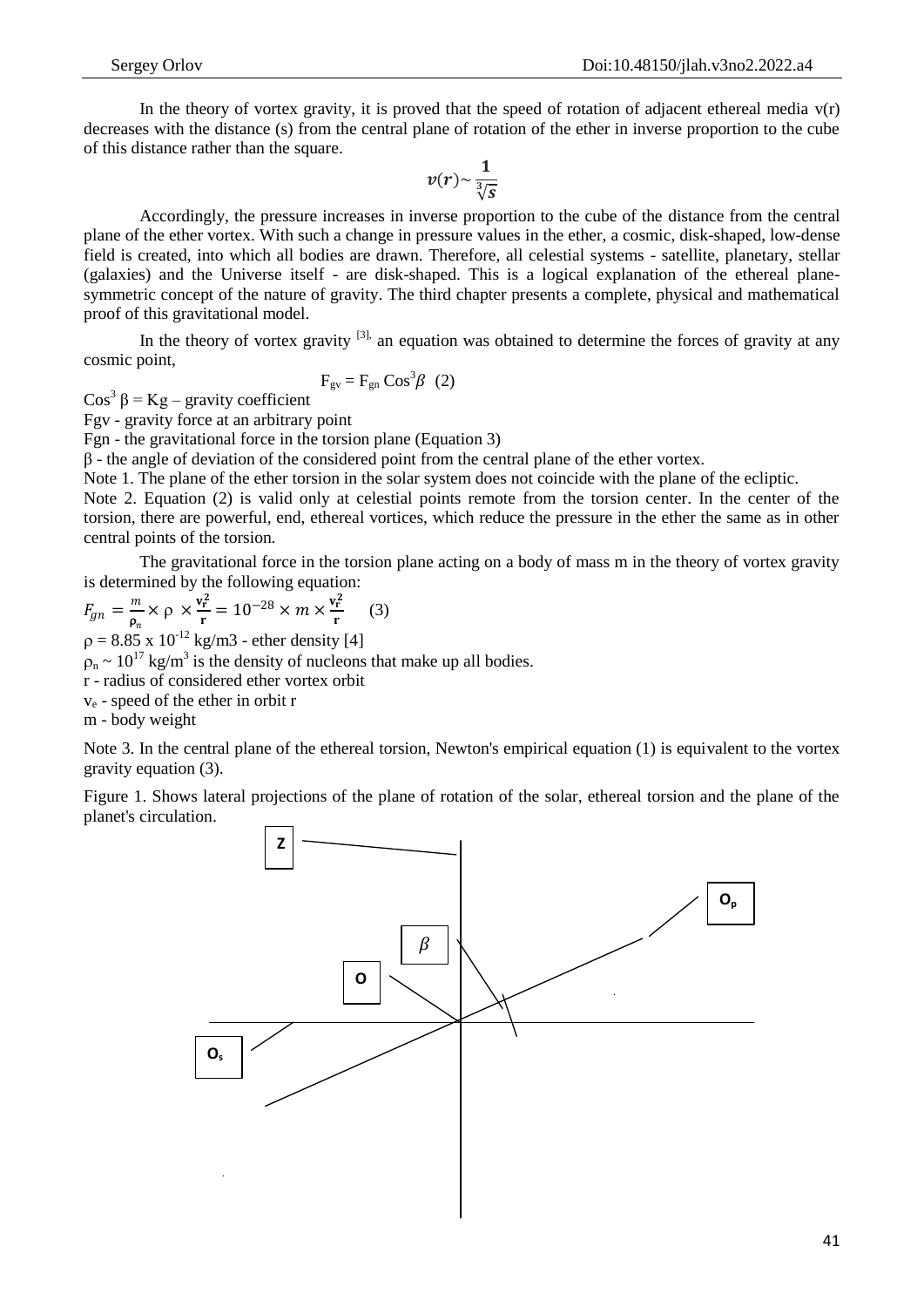Pic. 1 Cross section of the solar system.

Os - lateral projection of the orbit of the ethereal solar torsion

Op - lateral projection of the planet's orbit

Z - axis of rotation of the torsion bar

O - projection of the line of intersection of the orbit of the planets with the gravitational orbit.

In the theory of vortex gravity, it is proved that the cosine of the angle of deviation of the plane of planetary circulation (angle β) from the plane of the ethereal, solar torsion is equal to the coefficient of orbit compression and is determined by the following relationship:

$$
K_g = \frac{b}{a} = \cos\beta \quad (4), \text{ r,}
$$

Kg - coefficient of compression of the orbit of a celestial body

a - the length of the semi-major axis of the planet's orbit

b - the length of the minor semiaxis of the planet's orbit

Since the lengths of the semi-axes of all planetary orbits are known, it is not difficult to determine the angle of deviation of the plane of any planetary orbit from the plane of the etheric, solar torsion in the solar system.

#### **1. Physical and mathematical proof of the vortex gravity equation**

To assess the accuracy or reliability of the above equations 1 and 2, it is necessary to compare the results of the calculation according to these equations with the actual value. To do this, we use the law of mechanics when a body moves along a curved trajectory, the centrifugal forces acting on this body at any orbital point are always equal to the centripetal forces. In our case, the centripetal forces are the forces of vortex gravity. Centrifugal forces are determined with high accuracy by a well-known equation.

$$
F_c = \frac{mv^2}{r} \quad (5)
$$

Let us determine and compare the value of solar gravitational (calculated - according to the classical law (1) and according to the theory of vortex gravity (2)) and centrifugal (actual) forces acting on two planets of the solar system at the vertices of the minor semiaxes of planetary orbits. At these vertices, the orbital, planetary planes have the maximum inclination from the plane of the etheric torsion (angle β). The coordinates of the planets are taken on the basis of [4].

## **1. Pluto**

The semi-major axis of Pluto's orbit  $a = 5906.375 \times 10^6$  km,

Semi-minor axis in  $= 5720.32 \times 10^6$  km

Distance from the Sun to the top of the semi-minor axis of Pluto's orbit  $d = 5907.963 \times 10^6$  km Orbital eccentricity  $e = 0.2488$ 

Orbital compression coefficient Kpr =  $1 - e^2 = b/a = Cos \beta = 0.9685$ 

Gravity coefficient  $Kg = b^3/a^3 = 0.9084$ 

Radius of curvature at the top of the minor semiaxis  $Rb = a^2/b = 6098.48 \text{ x } 106 \text{ km}$ 

Pluto's orbital velocity at perihelion  $Vp = 6.1$  km/s

The same in aphelion  $Va = 3.71$  km / s

The same top of the minor semiaxis  $Vb = 4.581 \text{km/s}$ 

The centrifugal forces at the top of the minor semiaxis, based on the above characteristics, are equal to:

$$
Fc = \frac{4,581^2}{6098,48 \times 10^6} = 0,00344 \text{ Mp. where Mp is the mass of Pluto}
$$

The force of solar gravity at the same point (according to Newton's model - equation 1) is equal to:

$$
F_n = 6,67430 \times 10^{-11} \times \frac{1,9885 \cdot 10^{30} \times M_p}{(5907.963 \times 10^6)^2} = 0,00382 M_p
$$

(Difference with centrifugal forces  $+11.1\%$ )

Forces of vortex gravity, taking into account the gravitational coefficient or deflection (Equation 2).  $F_{gv} = F_{gn} x K_g = 0,00382 x M_p x 0,9084 = 0,00347 M_p$  (discrepancy + 0.87%)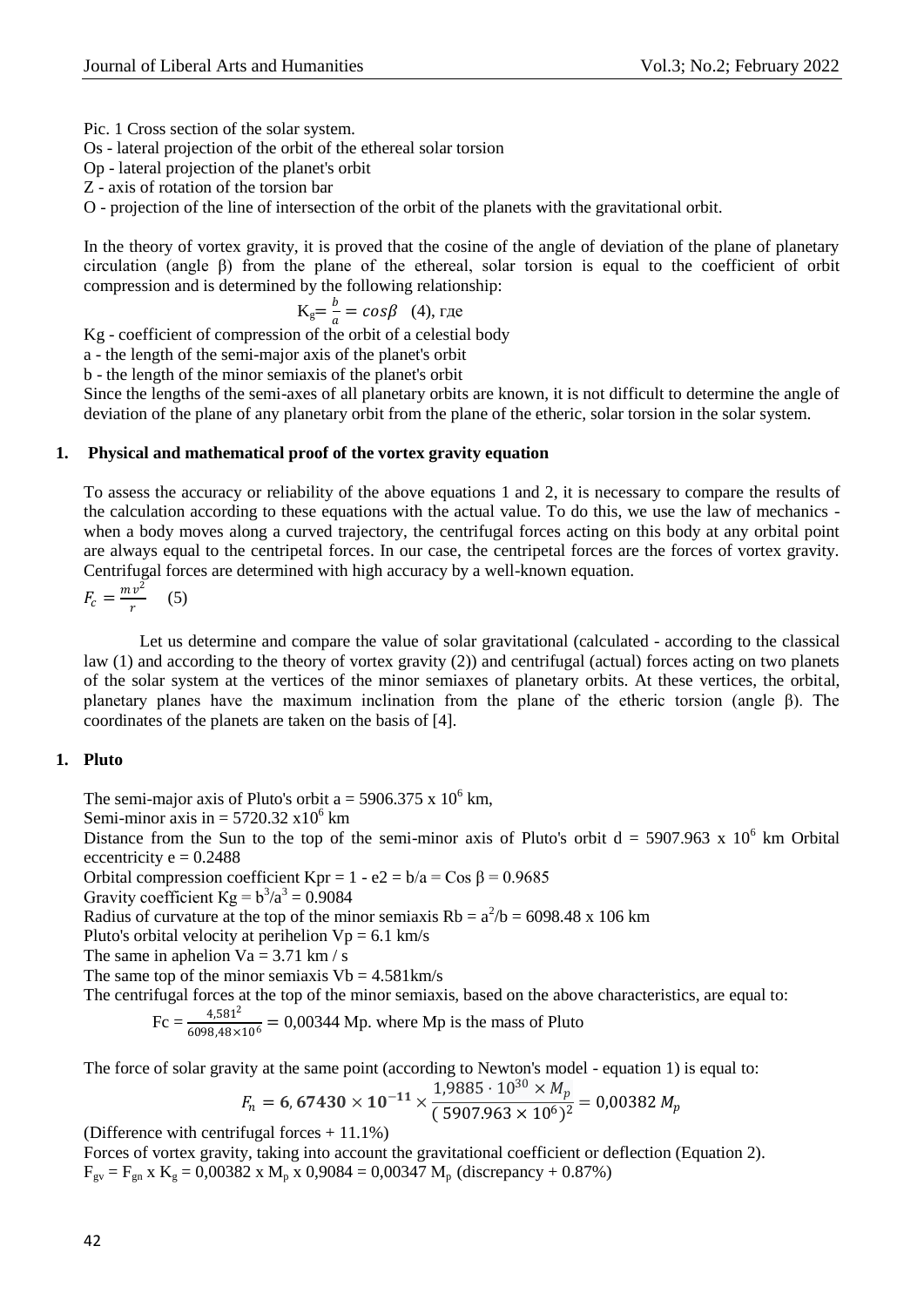## **2. Mercury**  $a = 57.91 \times 10^6$ ,  $c = 56.67 \times 10^6$ ,  $d = 58.395 \times 10^6$ e = 0.2056, Kpr =  $b/a = Cos \beta = 0.9786$ ,  $Kg = b3/a^3 = 0.9372$ .  $Rb = 59.177 \times 10^6$ ,  $Vp = 58.98$  km/s,  $Vd = 46.4775$  km/s Centrifugal forces  $Fc = 36.503$  Mm Gravitational forces: According to Newton Fgn =  $39.09$  Mm, (difference +7.1%)

According to the theory of vortex gravity  $Fgy = 39.09 \times 0.9372 = 36.63$  Mm (difference + 0.35%).

It is obvious that the calculation according to the theory of vortex gravity is an order of magnitude more accurate than the classical method and in its accuracy corresponds to the accuracy of astronomical measurements. With significant inclinations of the considered point, Newton's formula becomes meaningless.

The calculation and comparison of centrifugal and gravitational forces at the centers of aphelion and perihelion of the orbits of Mercury and Pluto shows that at these points there is no discrepancy in the calculated values between centrifugal and vortex, gravitational forces (2). This circumstance corresponds to equation (2), since at these points the inclination to the central plane of the solar, gravitational torsion is zero. Consequently, the cosine of this inclination is equal to one, and then formula (2) is equivalent to formula (3) or Newton's formula and centrifugal forces.

#### **4 Conclusion**

Based on the above calculations, it can be argued that the true cause of gravity is a decrease in pressure in the ether, which is caused by the vortex rotation of this ether. Accordingly, the gravitational-barial field, into which all substances are drawn, has the shape of a disk.

Probably, Huygens was right about the assessment of Newton's hypothesis about the gravitational properties of bodies, which created and creates many problems in the scientific world. The author outlined these problems in his article "Paradoxes of the Theory of Gravity"[5].

The theory of vortex gravity provides researchers with great scientific opportunities for new consideration of various physical properties and phenomena that have controversial explanations. Based on the theory of vortex gravity, the author proposed and published his physical models for the following phenomena:

- origin and properties of Black Holes[6]

- gravitational properties of atoms[7]
- the genesis of the planet Earth[8]
- equivalence of energy and atomic gravity[9]
- invariance of the speed of light[10]
- masses of celestial bodies[11]
- photon mass[12]
- reasons for the removal of the moon[13]
- why did the global glaciation occur [14]
- Causes of high and low tides[15]
- the optimal trajectory of space flights[16]

## **REFERENCES**

*1.Newton, Sir Isaac (1729). [The Mathematical Principles of Natural Philosophy,](https://books.google.com/books?id=6EqxPav3vIsC&pg=PA220) Volume II editor.ijaers@gmail.comтеме*